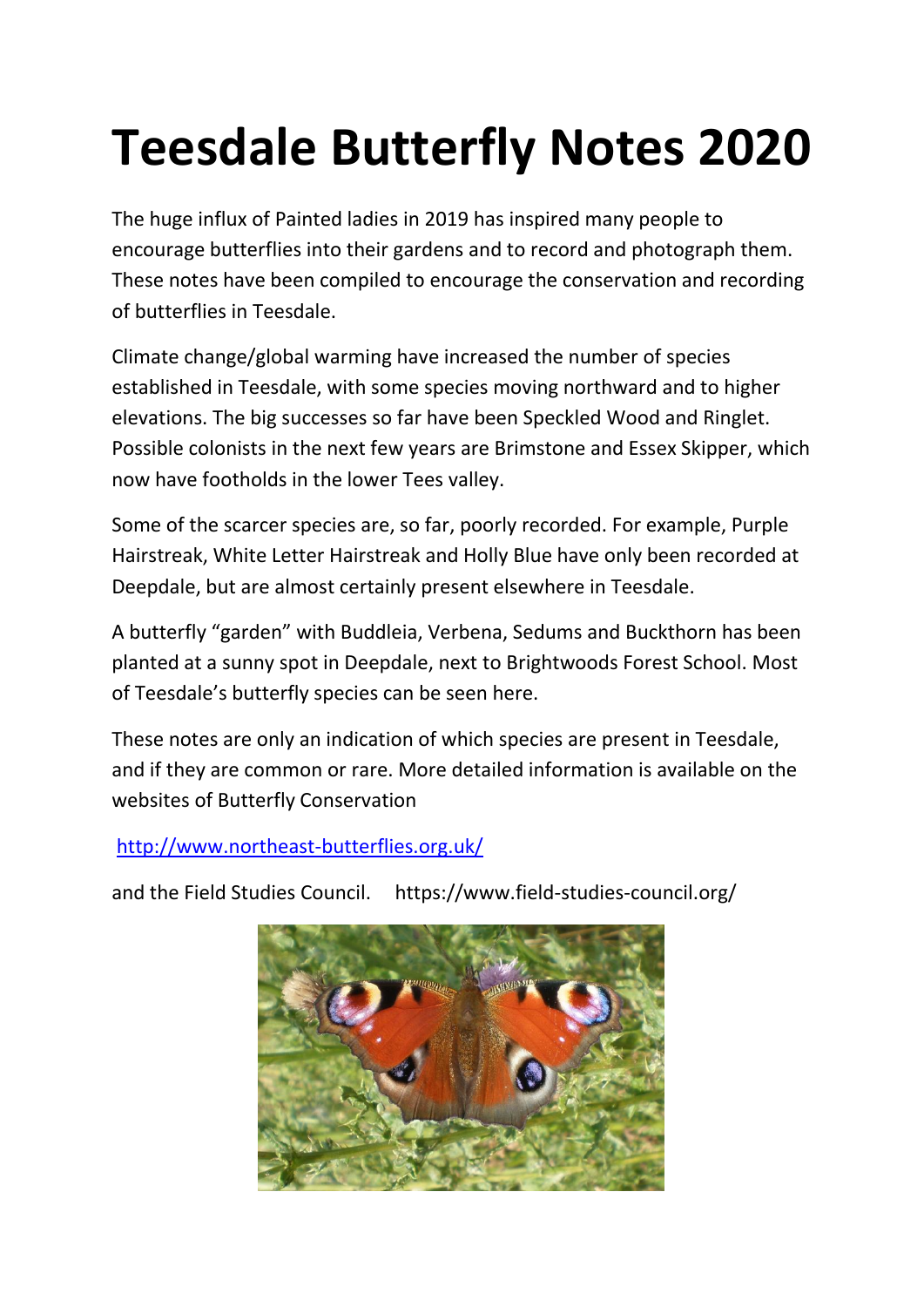**Skippers.** We have three species, Small, Large and Dingy. They are grassland species, and are all rare in Teesdale.

**Whites.** Large White and Small White are common on garden cabbages and Nasturtiums. Green-veined White and Orange Tip are also common, feeding on wild plants of the cabbage family.

**Brimstone.** There are established colonies at Catterick and at Darlington, and several strays/explorers have been seen in Deepdale and elsewhere.

**Wall.** A grassland butterfly, occasional in Teesdale.

**Speckled Wood.** Used to be a southern species, but is now one of Teesdale's commonest woodland/woodland edge species.

**Small Heath.** Rare or infrequent in grasslands in Upper Teesdale.

**Ringlet.** Once extinct in County Durham, but now occasional in Teesdale grasslands after spreading north again.

**Meadow Brown.** Common in grassland habitats in Teesdale.

**Vanessids.** Red Admiral, Painted Lady, Comma, Small Tortoiseshell and Peacock can be common in Teesdale gardens, especially on Buddleia.

**Small Copper.** In grasslands with sorrels and docks, sometimes in gardens.

**Hairstreaks.** Purple Hairstreak flies at the tops of oak trees, so is hard to spot. Currently only known near Cat Castle Cottages in Deepdale. White Letter Hairstreak flies in the tops of Elms, but also comes down to feed on thistles. Only known at the Deepdale butterfly garden. Green Hairstreak, in contrast, feeds on Bilberry, and is more easily seen, but is also rare in Teesdale, at Hamsterley Forest and Cockfield Fell.

**Dark Green Fritillary.** Rare in Teesdale, in places with Dog Violet or Marsh Violet.

**Blues.** Common Blue is frequent in grasslands in Teesdale. Holly Blue is rare, in woodlands with Holly and Ivy in Teesdale, and only recorded from Deepdale recently. Elsewhere in the north-east, it sometimes is found in gardens.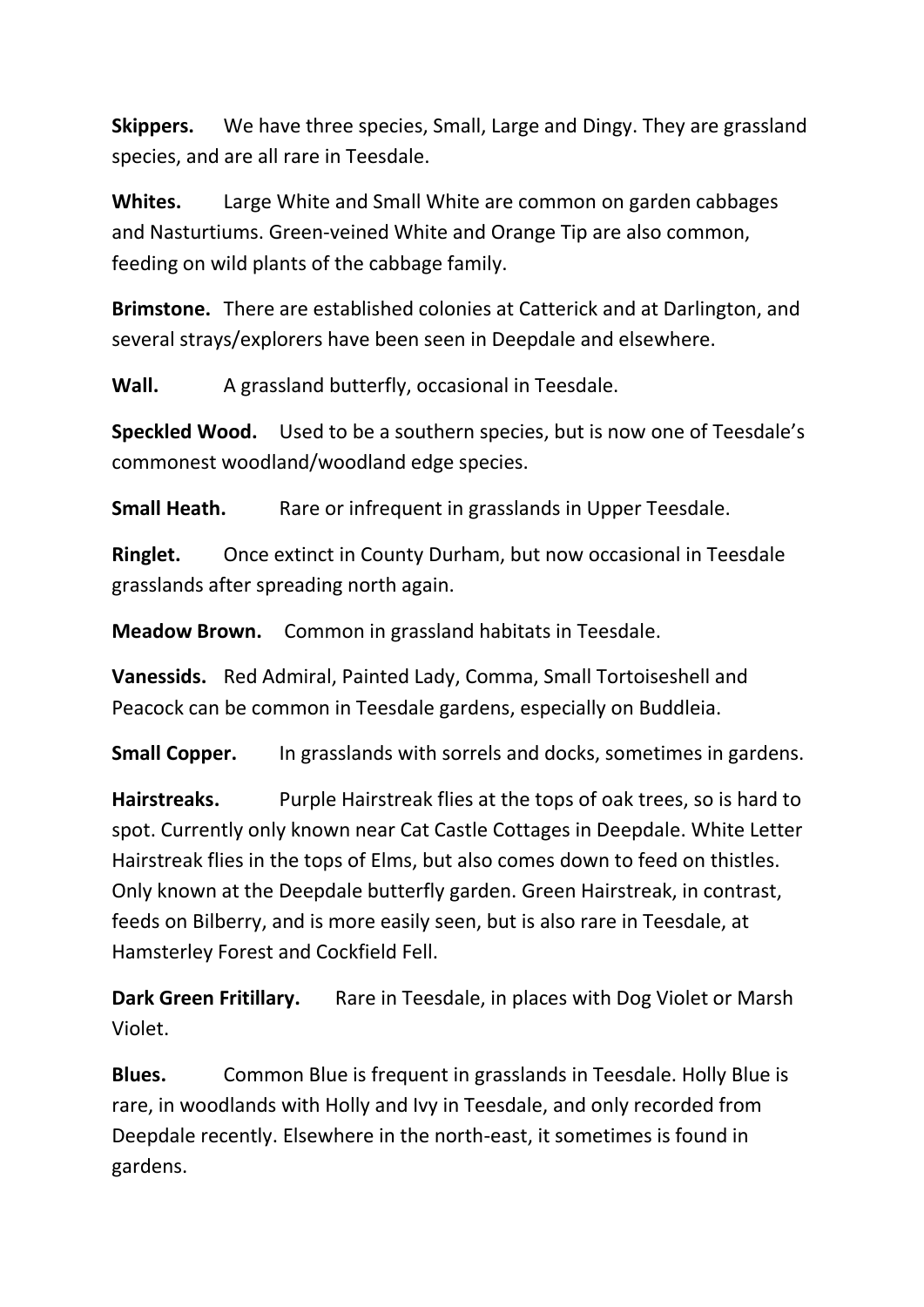## **Teesdale Butterflies**